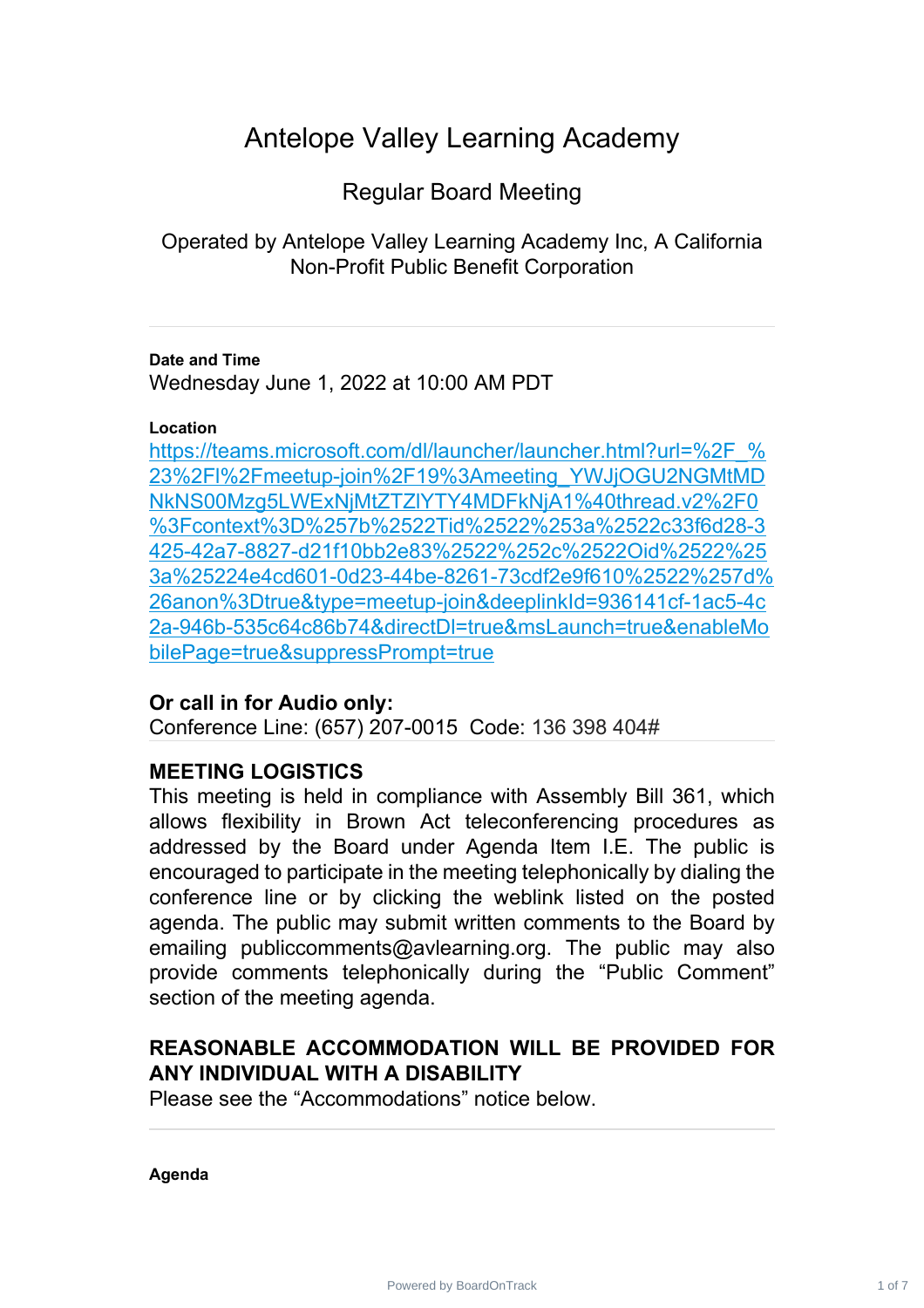| I. Opening Items                                                                                                                                                                                         |      | 10:00<br><b>AM</b>       |
|----------------------------------------------------------------------------------------------------------------------------------------------------------------------------------------------------------|------|--------------------------|
| <b>Opening Items</b>                                                                                                                                                                                     |      |                          |
| A. Call the Meeting to Order                                                                                                                                                                             |      | Claudette<br><b>Beck</b> |
| <b>B.</b> Roll Call and Establishment of<br>Quorum                                                                                                                                                       |      | Claudette<br><b>Beck</b> |
| Members of the Board Roll Call and Establishment of Quorum<br><b>Claudette Beck, Board President</b><br>Michael R. Adams, Board Secretary<br>Victoria Hancock, Board Member<br>Mike Molloy, Board Member |      |                          |
| <b>C.</b> Pledge of Allegiance                                                                                                                                                                           |      | Claudette<br><b>Beck</b> |
| <b>D.</b> Staff Introductions                                                                                                                                                                            |      | Claudette<br><b>Beck</b> |
| At this time, staff members will be invited to state their names and titles.                                                                                                                             |      |                          |
| <b>E.</b> Adopt Resolution Continuing<br>Board of Directors' Authority to Hold<br>Virtual or Teleconference Meetings<br><b>Pursuant to Assembly Bill 361</b>                                             | Vote | <b>Jeff</b><br>Martineau |

| <b>F.</b> Approve Agenda for the June 1, | Vote           | Claudette   |
|------------------------------------------|----------------|-------------|
| 2022, Regular Public Meeting of the      |                | <b>Beck</b> |
| <b>Board of Directors</b>                |                |             |
| <b>G.</b> Approve Minutes of the May 16, | Approve        | Claudette   |
| 2022, Regular Public Meeting of the      | <b>Minutes</b> | <b>Beck</b> |
| <b>Board of Directors</b>                |                |             |

## **II. Consent Agenda**

*All items listed under consent agenda are considered by the Board to be routine and consistent with approved policies and practices of the Charter School. The Board will be asked to approve all of the consent agenda items by a single vote unless requested by a Board member to be discussed and considered for action separately.*

| A. Consent Agenda Items | Vote | Claudette |
|-------------------------|------|-----------|
|                         |      | Beck      |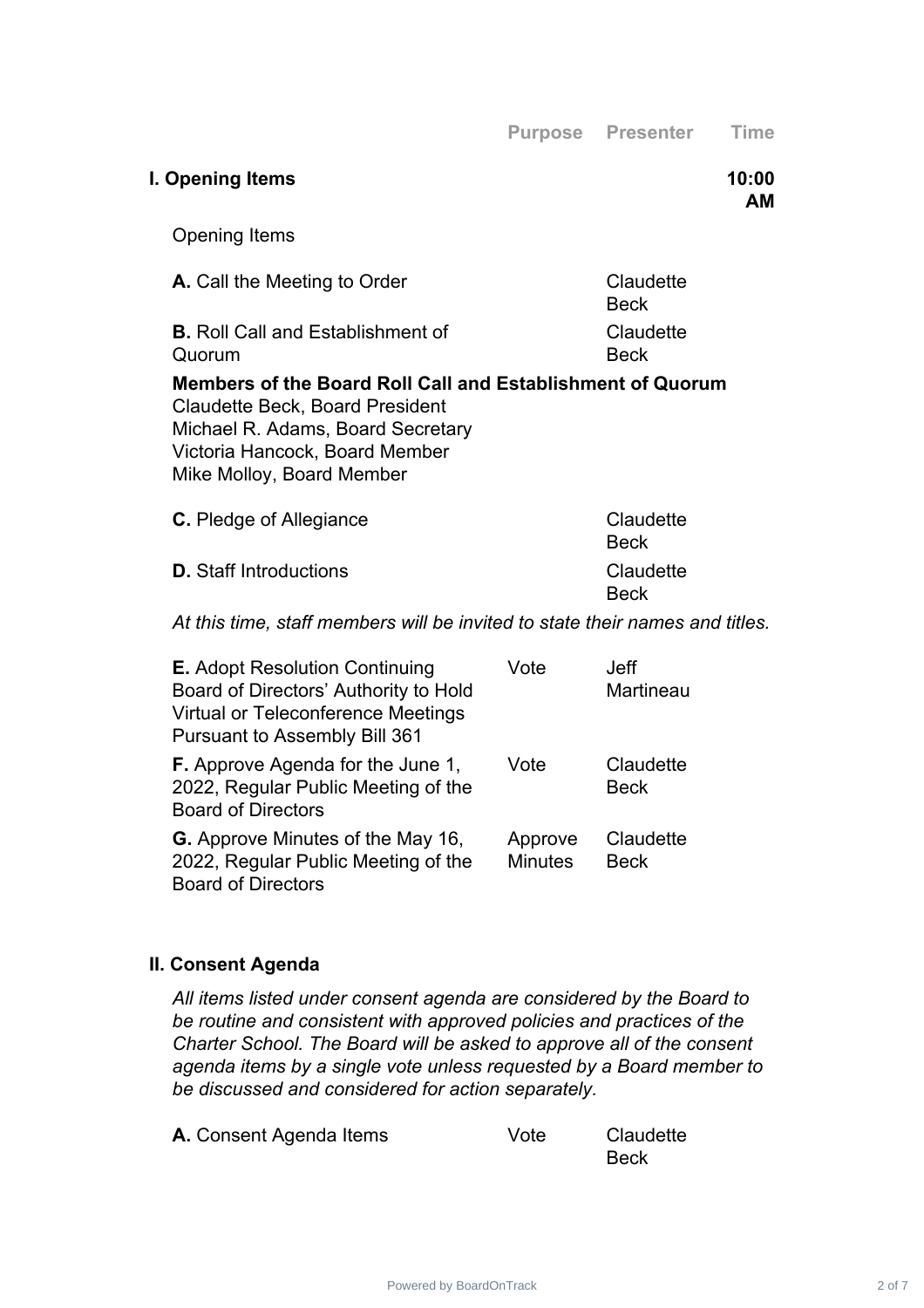1. The Board will be asked to accept the Uniform Complaints Report for the 2021-2022 school year: 0 Complaints Received

#### **III. Public Comment**

*At this time, members of the public may address the Board on any item within the subject matter jurisdiction of the Board, whether or not the item is on the agenda, by dialing the teleconference line or by clicking the weblink listed on the posted agenda. The time allotted per presentation will not exceed three (3) minutes, except in the case where a member of the public utilizes a translator, in which case the time allotted will not exceed six (6) minutes. In accordance with the Brown Act, no action may occur at this time, but it is the Board's prerogative to hold a brief discussion, provide information to the public, provide direction to staff, or schedule the matter for a future meeting.*

| A. Public Comment | FYI | Claudette   |
|-------------------|-----|-------------|
|                   |     | <b>Beck</b> |

#### **IV. School Reports and Information**

| A. Area Superintendent Update                                                                                                             | FYI        | Taera<br><b>Childers</b> |
|-------------------------------------------------------------------------------------------------------------------------------------------|------------|--------------------------|
| <b>B.</b> Report on Mathematics<br><b>Placement Results</b>                                                                               | <b>FYI</b> | Taera<br><b>Childers</b> |
| <b>C.</b> LCFF Local Indicators Report for<br><b>School Year 2021-2022</b>                                                                | <b>FYI</b> | Taera<br><b>Childers</b> |
| <b>D.</b> School Survey Report                                                                                                            | <b>FYI</b> | Taera<br><b>Childers</b> |
| <b>E.</b> Annual IRS Form 990, Return of<br><b>Organization Exempt From Income</b><br>Tax and the California return for<br>2020, as filed | <b>FYI</b> | Guita<br>Sharifi         |
| <b>F.</b> Finance Update                                                                                                                  | <b>FYI</b> | Guita<br>Sharifi         |
| <b>G.</b> Area Superintendent Performance<br>Review (Evaluation Tool for school<br>year 2022-2023), First Read                            | FYI        | Jeff<br>Martineau        |

#### **V. Public Hearing**

| A. Open Public Hearing | Vote | Claudette   |
|------------------------|------|-------------|
|                        |      | <b>Beck</b> |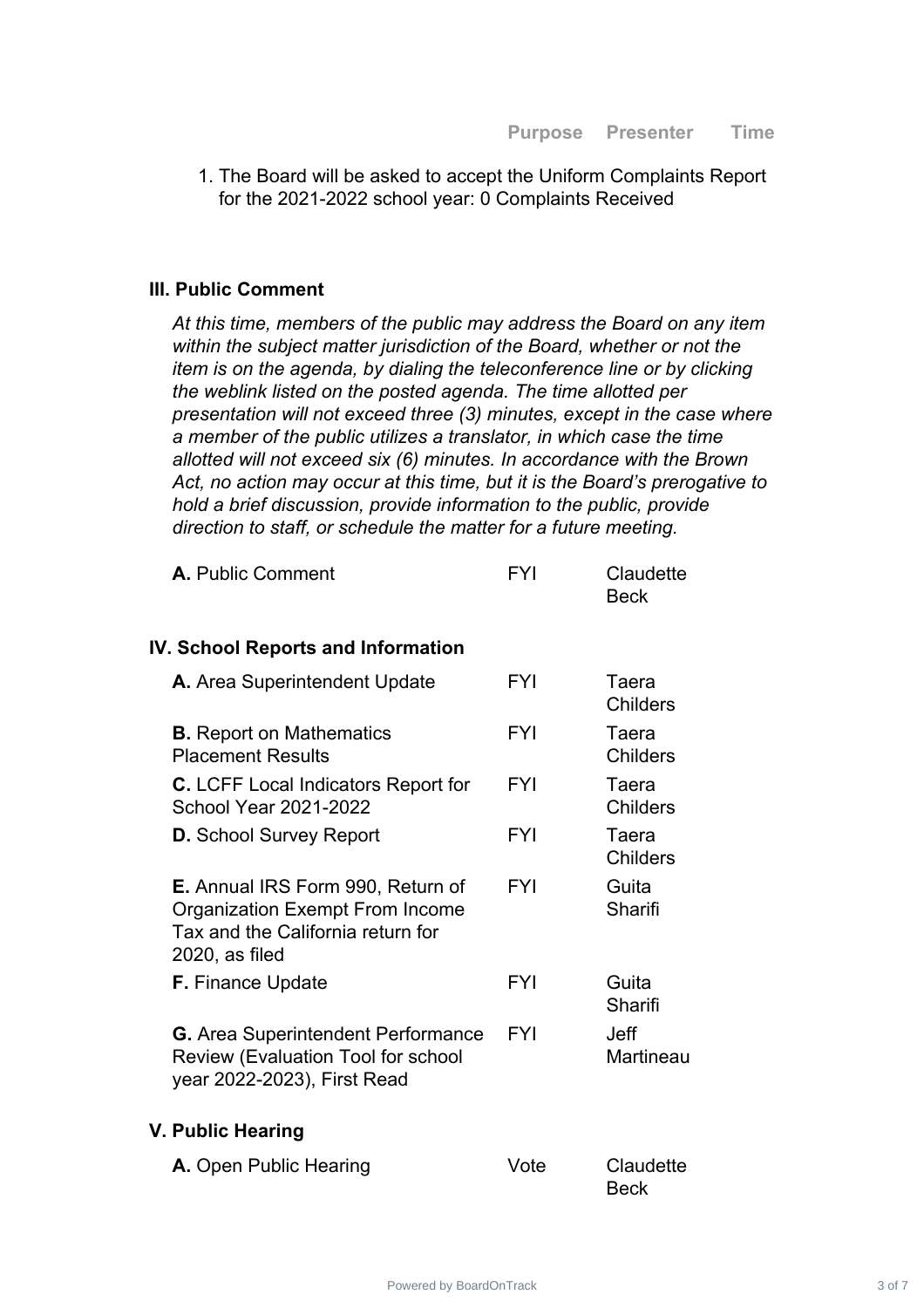|                                                                                                                                                                                                                                                                                                                                                                                      | <b>Purpose</b> | <b>Presenter</b>         | <b>Time</b> |
|--------------------------------------------------------------------------------------------------------------------------------------------------------------------------------------------------------------------------------------------------------------------------------------------------------------------------------------------------------------------------------------|----------------|--------------------------|-------------|
| <b>B.</b> The Board will hold a public<br>hearing to solicit the<br>recommendations and comments of<br>members of the public regarding the<br><b>Budget Overview for Parents and the</b><br><b>Local Control Accountability Plan</b><br>(LCAP) for the 2022-2023 school<br>year                                                                                                      | <b>Discuss</b> | Taera<br><b>Childers</b> |             |
| <b>C.</b> Close Public Hearing                                                                                                                                                                                                                                                                                                                                                       | Vote           | Claudette<br><b>Beck</b> |             |
| <b>VI. Action Items</b>                                                                                                                                                                                                                                                                                                                                                              |                |                          |             |
| A. The Board will be asked to<br>confirm its acknowledgement that<br>Claudette Beck, Michael R. Adams,<br>Victoria Hancock and Mike Molloy,<br>have been reappointed as members<br>of the Board of Directors by<br><b>Educational Advancement</b><br>Corporation, the sole member of<br>Antelope Valley Learning Academy,<br>Inc. for the term July 1, 2022 through<br>June 30, 2023 | Vote           | Legal                    |             |
| <b>B.</b> The Board will be asked to re-<br>authorize the Corporate Officers and<br>Senior Administration to make all<br>reasonable and necessary business<br>arrangements, and enter into all<br>reasonable and necessary<br>transactions, including but not limited<br>to, contracts with vendors,<br>employees, consultants and others                                            | Vote           | Claudette<br><b>Beck</b> |             |
| <b>C.</b> The Board will be asked to re-<br>authorize the Corporate Officers to<br>award discretionary incentives to<br>employees at various sundry times                                                                                                                                                                                                                            | Vote           | Claudette<br><b>Beck</b> |             |
| <b>D.</b> The Board will be asked to<br>approve the Local Control Funding<br>Formula (LCFF) for school year<br>2022-2023, which drives the primary<br>source of funding for the charter<br>school                                                                                                                                                                                    | Vote           | Guita<br>Sharifi         |             |
| <b>E.</b> The Board will be asked to<br>approve the Education Protection                                                                                                                                                                                                                                                                                                             | Vote           | Guita<br>Sharifi         |             |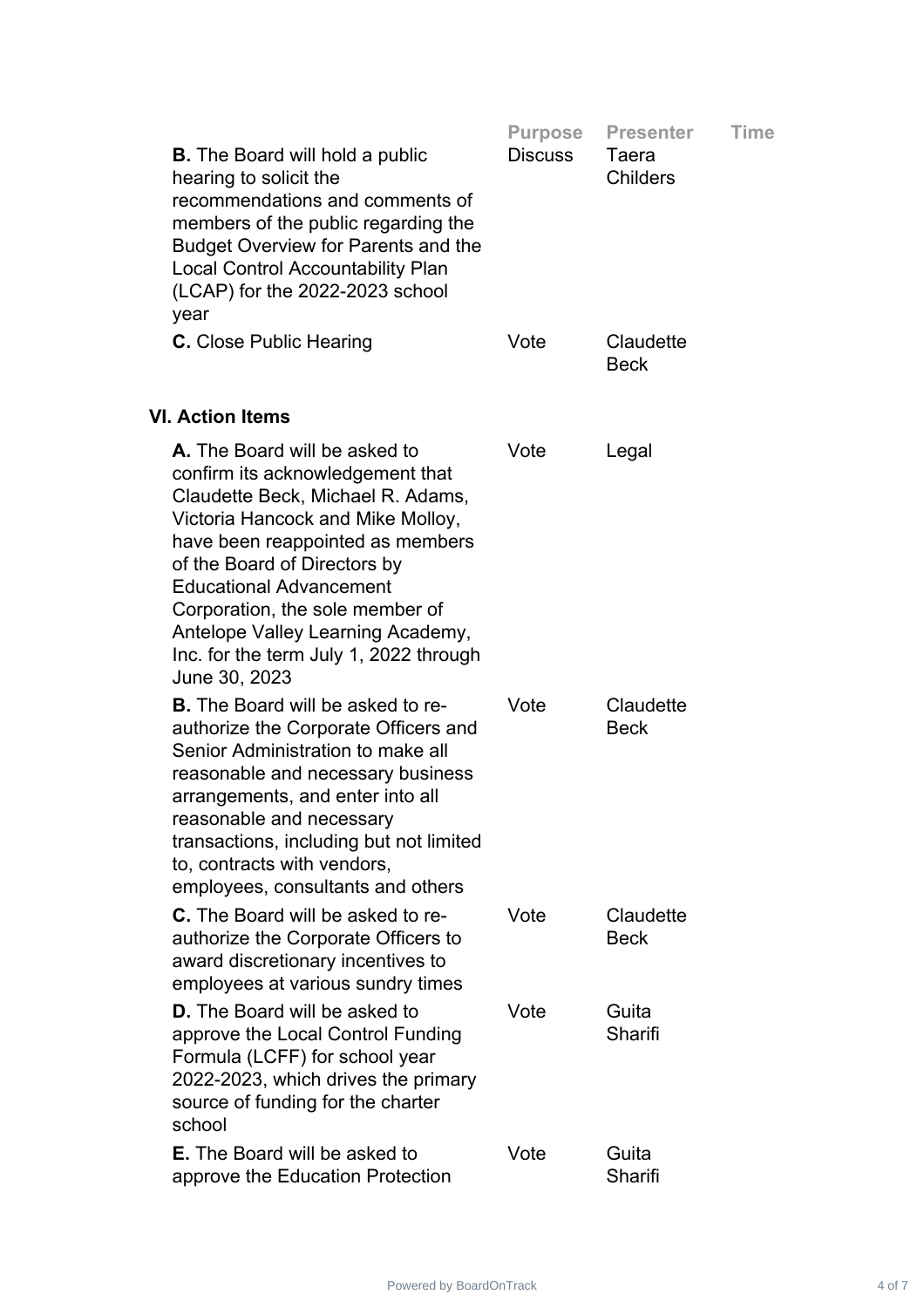|                                                                                                                                                                                                                             | <b>Purpose</b> | <b>Presenter</b>         | <b>Time</b> |
|-----------------------------------------------------------------------------------------------------------------------------------------------------------------------------------------------------------------------------|----------------|--------------------------|-------------|
| Account (EPA) spending<br>determinations                                                                                                                                                                                    |                |                          |             |
| <b>F.</b> The Board will be asked to<br>approve the Budget for the 2022-<br>2023 fiscal year                                                                                                                                | Vote           | Guita<br>Sharifi         |             |
| <b>G.</b> The Board will be asked to<br>approve the Budget Overview for<br>Parents and the Local Control<br>Accountability Plan (LCAP) for the<br>2022-2023 school year                                                     | Vote           | Taera<br><b>Childers</b> |             |
| <b>H.</b> The Board will be asked to<br>approve the school's Title I federal<br>addendum for Schoolwide Program<br>for the 2022-2023 fiscal year                                                                            | Vote           | Taera<br><b>Childers</b> |             |
| <b>I.</b> The Board will be asked to approve<br>the Consolidated Application process<br>and submission for all reports<br>required for the 2022-2023 school<br>year                                                         | Vote           | Taera<br><b>Childers</b> |             |
| <b>J.</b> The Board will be asked to renew<br>a Revolving Line of Credit (RLOC)<br>from Hanmi Bank for the 2022-2023<br>school year, as needed, to maintain<br>adequate cash flow pursuant to the<br><b>RLOC</b> provisions | Vote           | Guita<br>Sharifi         |             |
| K. The Board will be asked to<br>approve obtaining a loan from LLAC<br>during the 2022-2023 fiscal year, as<br>needed to maintain adequate cash<br>flow, pursuant to promissory note<br>provisions with applicable interest | Vote           | Guita<br>Sharifi         |             |
| <b>L.</b> The Board will be asked to<br>approve entering into a<br>Memorandum of Understanding with<br>the Palmdale School District to<br>provide instruction to students                                                   | Vote           | Taera<br><b>Childers</b> |             |
| <b>M.</b> The Board will be asked to<br>approve entering into a<br>Memorandum of Understanding with<br>the Simi Valley Unified School<br>District to provide instruction to<br>students                                     | Vote           | Taera<br><b>Childers</b> |             |
| N. The Board will be asked to<br>consider and approve the Universal                                                                                                                                                         | Vote           | Taera<br><b>Childers</b> |             |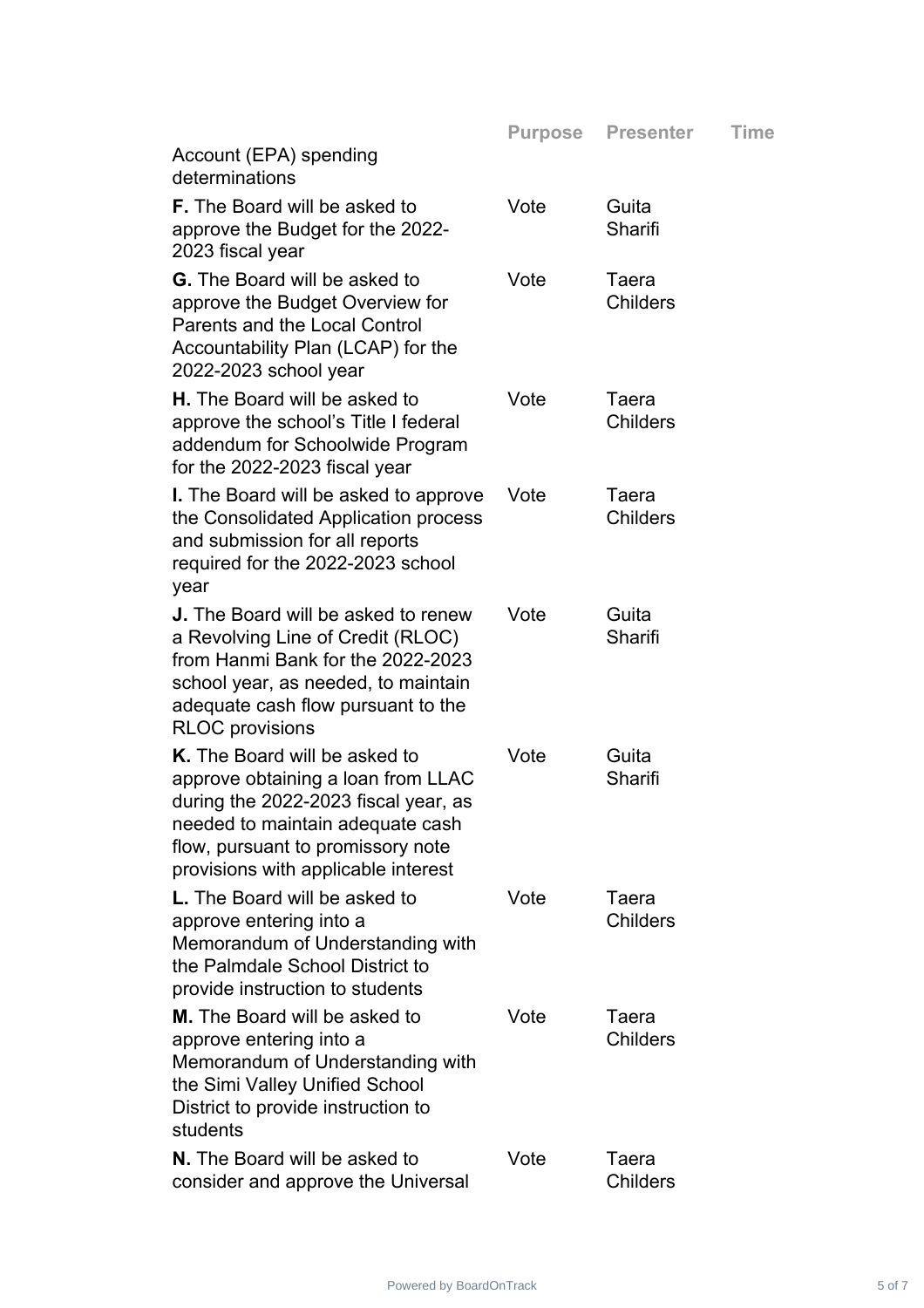Pre-Kindergarten Planning and Implementation Grant Plan

## **VII. Additional Corporate Officers and Board Members' Observations and Comments**

| <b>A.</b> Observations and Comments | <b>FYI</b> | Claudette   |
|-------------------------------------|------------|-------------|
|                                     |            | <b>Beck</b> |

## **VIII. Closed Session**

| A. Adjourn open public Board      | Vote | Claudette   |
|-----------------------------------|------|-------------|
| meeting to go into closed session |      | <b>Beck</b> |

- 1. CONFERENCE WITH LEGAL COUNSEL—EXISTING LITIGATION (Government Code section 54956.9(d)(1)) Case Name: Steven Lee v. Antelope Valley Learning Academy, Case No. LA-CE-6693-E
- 2. CONFERENCE WITH LEGAL COUNSEL—ANTICIPATED LITIGATION (Government Code § 54956.9(d)(2).): (1 matter)

| <b>B.</b> Adjourn closed session and<br>reconvene to open public Board<br>meeting        | Vote       | Claudette<br><b>Beck</b> |
|------------------------------------------------------------------------------------------|------------|--------------------------|
| <b>C.</b> Report of action taken or<br>recommendations made in closed<br>session, if any | <b>FYI</b> | Claudette<br><b>Beck</b> |
| IX. Closing Items                                                                        |            |                          |
| <b>A.</b> Next Regular Board Meeting<br>Date: July 19, 2022, 1:00pm                      | <b>FYI</b> | Claudette<br><b>Beck</b> |
| <b>B.</b> Adjourn Meeting                                                                | Vote       | Claudette<br>Beck        |

**Accommodations.** All meetings of the Board of Directors are held in compliance with the Americans with Disabilities Act of 1990. Requests for disability-related modifications or accommodations, or translation services, in order to enable all individuals to participate in the Charter School's open and public meetings shall be made by contacting Soliman Villapando at (661) 272-1225 at least twenty four (24) hours before the scheduled meeting.